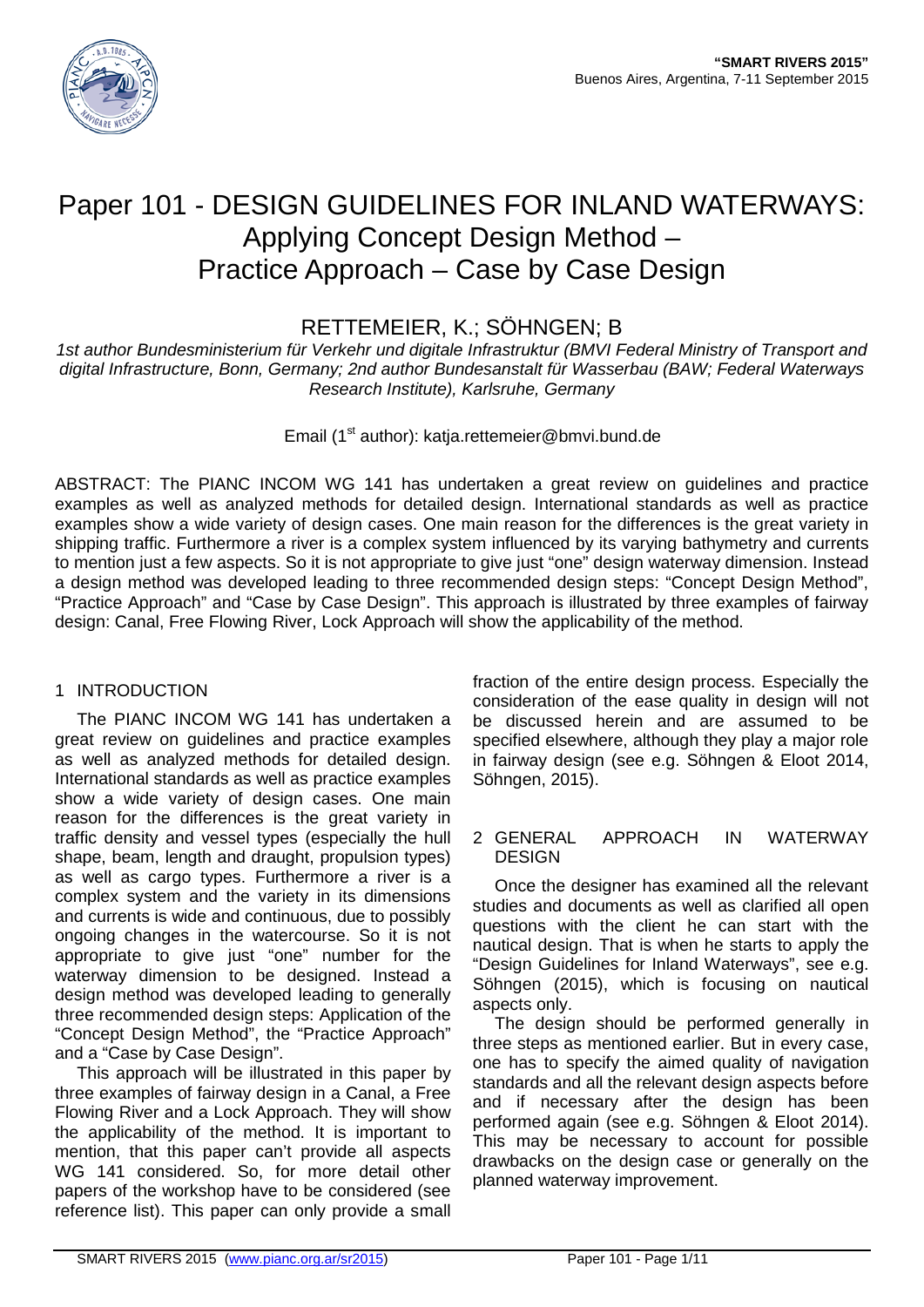

## MANDED STEPS IN WATERWAY

## 3.1 *General Approach*

After an adequate safety and ease of navigation quality is chosen, the first step in waterway design is to look at existing guidelines (Concept Design Method). If guidelines are available, e.g. on a national basis, the choice is specified. Nevertheless – and this is the main reason for setting up additional PIANC guidelines on an international basis –, some countries don't have their own regulations or the national recommendations do not give advice for all design cases to be considered,

Besides, existing guidelines are generally only applicable to a small number of boundary conditions as for canals. But this is mostly not the case in rivers and in particular not in free-flowing alluvial rivers with their typical variety of depths, flow velocities and irregular shorelines. In these cases, the Concept Design Method fails. So, existing guidelines, even if they may treat all the relevant design aspects, have to be used carefully to find appropriate waterway dimensions and to avoid overdesigning or designing below the necessary standard.

The Practice Approach can be used if the design case under consideration is not handled in existing guidelines, or if there are doubts about the applicability of their recommendations. This means, one is looking for comparable existing design cases. This can be helpful e.g. for fairway design in rivers.

Hence, when the spread of data from different guidelines or practice examples seems too large, instead of specifying any additional values provided by WG 141, e.g. averages of multiples of L and B for harbor lengths and widths, appropriate process recommendations should be provided. These will help to support a detailed study for the design case under consideration, especially if the local boundary conditions are different from existing knowledge, see e.g. Söhngen (2015).

A detailed or "Case by Case Design" study, as it will called in the future report of WG 141, is acceptable as the costs of a detailed nautical study are generally only a little fraction of the construction costs – and the study may reduce the latter significantly. WG 141 therefore gives advice to possibilities and restrictions of modern simulation software, especially ship handling simulators for these purposes – and what should be the necessary inputs and results of simulations (see Söhngen 2015 and Eloot 2015 for more detail).

#### 3.2 *Concept Design Method*

The Concept Design approach is generally the same as if existing national guidelines will be used. The latter reflect the special demands for waterway use and improvement of the country, especially accounting for the national fleet, the tradition of shipping, the politico-and socio-economical boundary conditions and the national and international laws to be considered. National guidelines correspond therefore with generally accepted waterway standards and practice in this country. Its application also fulfils the requirements of standardization, which is one of the methods to simplify the design processes, to support proved and sustainable solutions and so on, to reduce construction and especially maintenance expenses. So, applying national guidelines is therefore the first choice for design concepts.

Using the example of fairway design in canals and rivers, Table 1 gives an overview of design recommendations regarding the appropriate fairway width for selected international guidelines. It shows that there are only a few specifications available concerning appropriate fairway increments to account for cross-flow velocities, extra width in curves or wind effects in rivers with significant flow velocities.

|                  | canals and still<br>waters                                           |                       |                      |                 | rivers with significant<br>flow velocities                           |                       |                      |                 |                                 |
|------------------|----------------------------------------------------------------------|-----------------------|----------------------|-----------------|----------------------------------------------------------------------|-----------------------|----------------------|-----------------|---------------------------------|
| country          | min. width incl. in-<br>stabilities and safety<br>distances to banks | extra width in curves | cross-flow increment | wind increments | min. width incl. in-<br>stabilities and safety<br>distances to banks | extra width in curves | cross-flow increment | wind increments | safety distances for<br>groynes |
| China            | X                                                                    | x                     | x                    | x               | x                                                                    | x                     | x                    |                 |                                 |
| Nether-<br>lands | x                                                                    | x                     | X                    | X               |                                                                      |                       |                      |                 |                                 |
| Russia           | x                                                                    | x                     | x                    | х               | x                                                                    | x                     | x                    | х               |                                 |
| Canada           | x                                                                    | x                     | x                    | X               |                                                                      |                       |                      |                 |                                 |
| France           | X                                                                    | x                     |                      |                 | x                                                                    | x                     |                      |                 |                                 |
| Germany          | X                                                                    | x                     | x                    |                 |                                                                      |                       |                      |                 |                                 |

Table 1: Available design recommendations (x) in selected guidelines concerning different aspects of appropriate fairway width in canals and rivers

Besides possible application limits of all the guidelines, e.g. concerning the design of fairways in rivers with significant flow velocities (SRC 2013 Conference Paper), there are also some general disadvantages in using guidelines: Guidelines will be adapted often too late to account for new developments e.g. of a changing fleet. Hence, they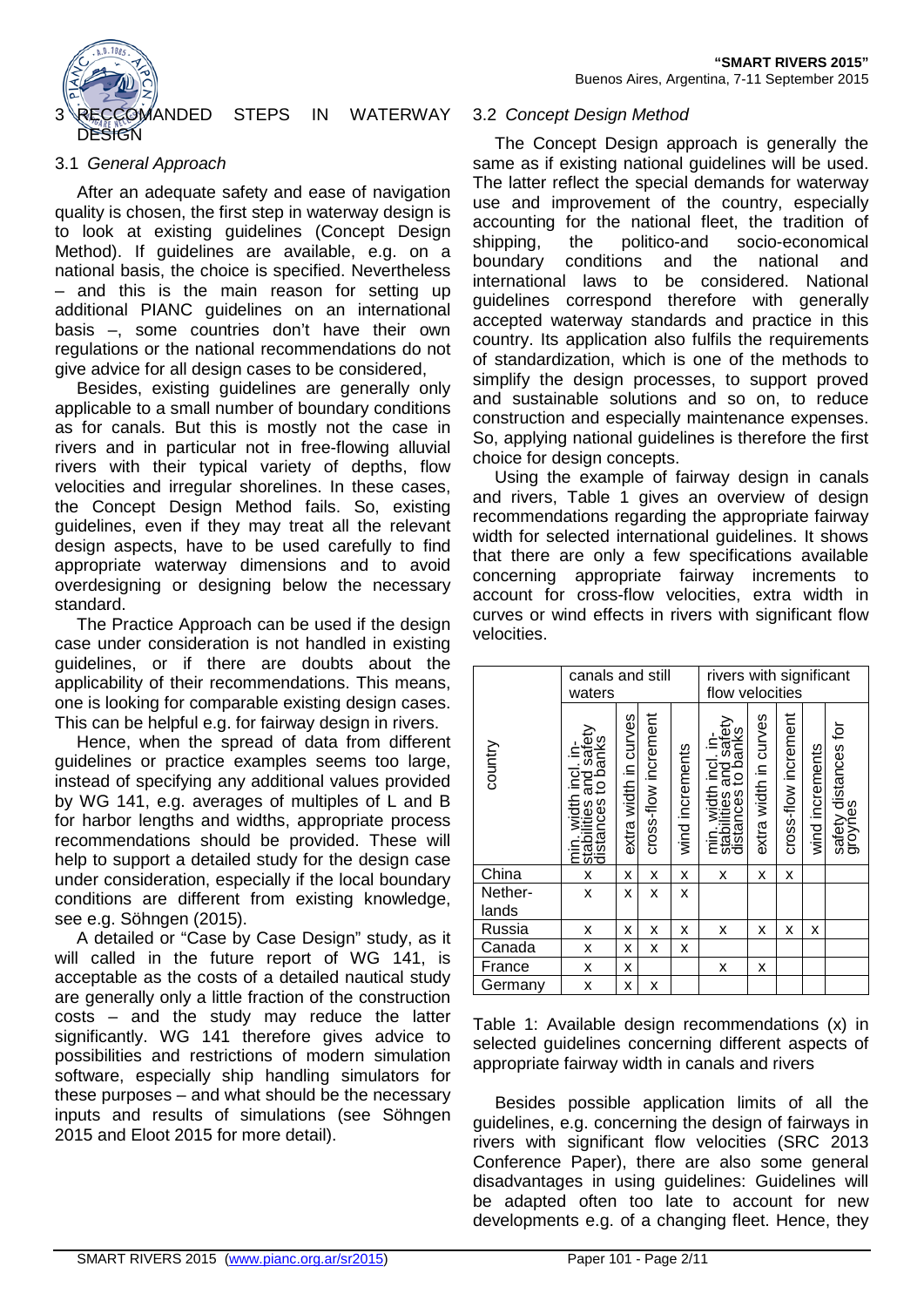

are sometimes backward looking and they may hinder or hold back necessary developments. As not all relevant design aspects will be treated in the guidelines, this fact may narrow possible innovations and hinder adapted solutions regarding locally different boundary conditions.

But even if one has a broader view, taking not only the national guidelines but taking also e.g. the Chinese or the US guidelines for the design of fairway width in rivers with significant flow velocities, because there are only a few guidelines available treating this design case, one might get confused. There are partly huge differences in recommended special waterway dimensions, e.g. the length of lock approaches. These may be caused e.g. by different safety and ease of navigation standards or by different ship types, to mention just two aspects. So, taking into account existing guidelines only does not solve the design problem in many cases.

For this reason, WG 141 proposes the following steps when applying the Concept Design Method:

- (1) Look into national guidelines for all design cases covered by these guidelines.
- (2) Compare with the extract of the review of existing guidelines (Rettemeier 2013) and with recommendations of WG 141.
- (3) Extend the design if necessary and possible, using adequate formulae for so called "increments".
- (4) Verify design case, compare desired and achieved category of quality of driving, and check if Concept Design Method provides suitable results.

## 3.3 *Practice Approach*

As indicated in Table 1 only little design information is available regarding fairways in rivers. This concerns e.g. the lengths and widths of lock approaches or the necessary fairways in rivers. Especially in river situations, one has to be very careful in comparing. Besides that, there is the great variety in shipping traffic. Intensity and composition of the traffic, ship-dimensions, propulsion types and cargo are the most relevant variables.

Another important finding is that safe navigation seems still possible, even in case of very narrow conditions as in case of lock approaches or the fairway widths on the free flowing. This may be possible due to very restrictive licensing of the corresponding vessels, demanding e.g. for efficient active bow thrusters.

Thus, the search for comparable cases is not easy in the case of river situations and must be executed with care. This also explains the very few existing guidelines for inland fairway design in rivers. Examples of existing river situations were

collected from different countries. Especially because of lacking data and the sometimes unknown real usage of the fairways, those examples were examined on only a few aspects and in a rough way (see Koedijk, 2013). Nevertheless, they show the range of fairway data from waterways in use.

For this reason it is difficult to compare the design case with practice examples. Nevertheless it is important especially if the Concept Design Method fails to get an idea of the proper dimension and evaluate the restrictions. Hence WG 141 evaluated examples of fairway width in rivers and provides accordingly dimensionless graphs as Figure 2 for two-lane traffic.

Looking at lock approaches the variety of data practice examples is even higher. There hardly seem to be any compelling reasons why one specific lock harbour is so much longer than another one. But one of the main findings from this wide spread of existing dimensions is that, planners of lock approaches probably tried to make the harbour length as long as feasible, in order to optimize the quality of navigation standard – and accepted a lower standard if there was obviously no chance to realize larger dimensions. Even in cases of very short harbor lengths safe navigation seems still possible, but clearly the ease of navigation is reduced. This underlines the need for an adequate choice of necessary ease standards and the assignment of ease of navigation categories to practice examples.

The problem of assessing the harbor length becomes more relevant if an existing waterway has to be adapted to larger vessels. These enlargements are generally indicated, especially because of the wider swept area width of longer ships in the strong cross currents in front of harbors and the need of an adapted length with reduced flow velocities inside harbors. If these information gaps cannot be closed by looking at practice examples of lock approaches in rivers, the practice approach fails. The detailed design (Case by Case Design) has to be adopted.

The task is to find out existing examples that are comparable to the unique design situation considered. For this reason, WG 141 proposes the following steps when applying the Practice Approach:

- (1) Define the category of driving quality desired, assess the safety and easiness of navigation desired respectively.
- (2) Analyze the boundary conditions of the design case and select an appropriate practice case, applying the dimensionless graph or tables.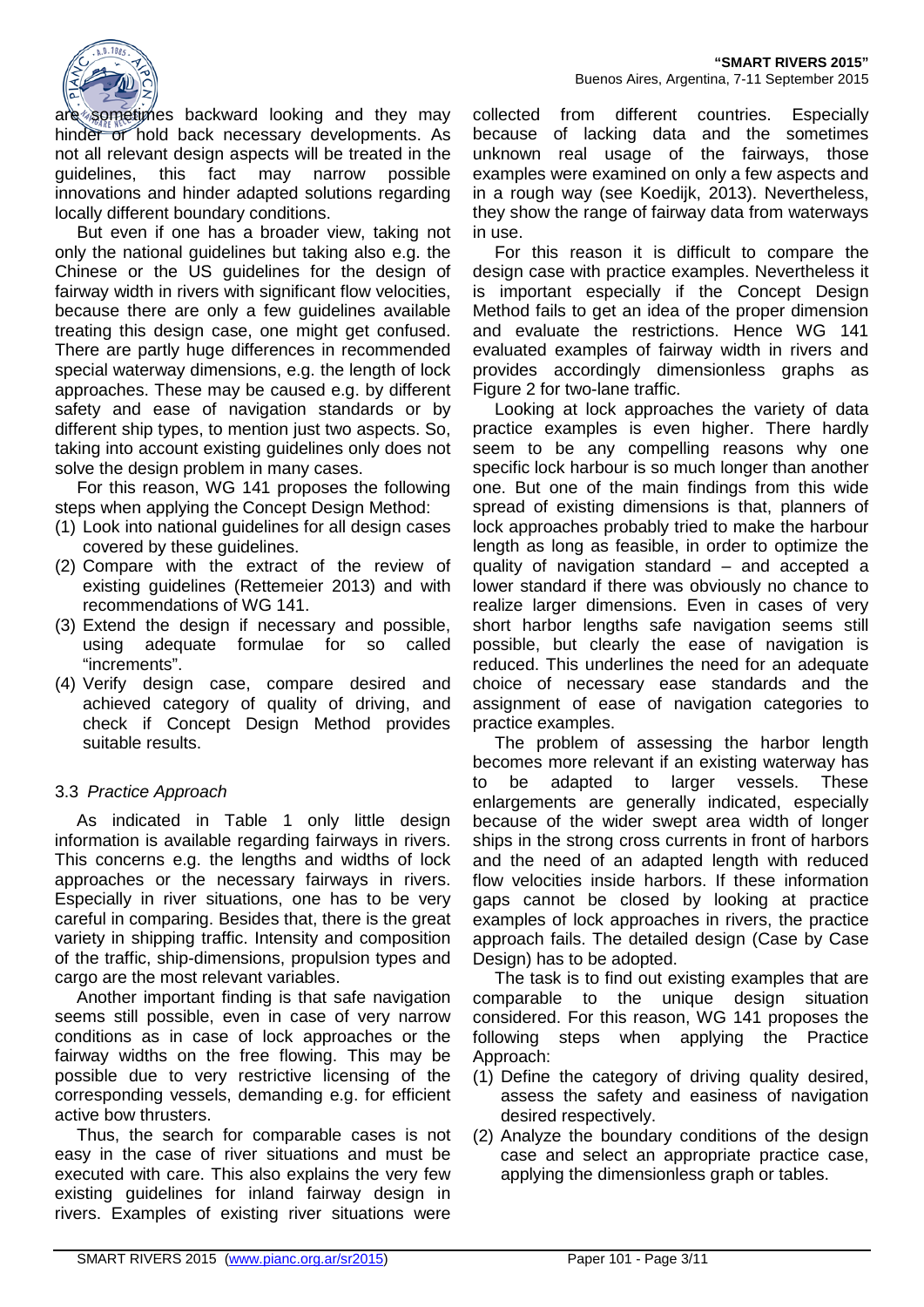

Compare the results to practice examples provided and verify the driving quality and boundary conditions.

## 3.4 *Case by Case Design*

Examples of existing harbor lengths demonstrate impressively the partly large range of uncertainty regarding appropriate waterway dimensions (Söhngen & Eloot 2014). Thus, as mentioned above, the performance of a Case by Case Study seems necessary especially for lock approaches in rivers with significant flow velocities.

Because ship handling simulators are more and more in use today, not only for training of nautical personal, but also for waterway design purposes, WG 141 provides some process recommendations on the optimal usage of such simulators. They shall include (Söhngen 2015):

- Choosing the optimal investigation method (bridge simulator, where a human being steers the ship; fast-time simulation, using autopilots to steer the vessels; traffic simulations, taking simplified driving dynamics or scale model tests),
- Choosing, collecting and appropriately processing the required minimum bathymetric, flow, construction and calibration data, especially for the design vessels,
- Calibration of the flow models and the parameters of the design vessels, taking field data or/and scale model tests and comparing them with simulation results, if possible having similar conditions as the design case,
- Validation of the models by performing runs to compare them with measurements that are not used for calibration,
- Conducting simulations, especially with respect to human factor effects, which may require many simulation runs for one variant,
- Choosing and conducting adequate sensitivity analyses concerning critical design parameters,
- Statistical elaboration and interpretation of results from different runs with the same boundary conditions, but with different drivers, to account for human factor effects and
- Assessment of application limits and unavoidable uncertainties of the used simulation technique.

The last-mentioned process recommendations seem to be somewhat academically, if one looks on the practice of using ship handling simulators, especially because the available data are often very rough or incomplete and the budget is limited. Nevertheless, it seems necessary to show what is really necessary to perform a successful study.

There is also the fact that users of ship handling simulators tend to overrate the applicability of

simulators just as clients of the navigational study tend to mix up real life and virtual reality in the simulator. Consequently the application limits of standard ship handling simulators must be considered. Generally speaking, the limits are presently reached in the case of ship-induced currents and when the water level drawdown interferes significantly with the water body and with other ships. Future developments which are under way at several developers of ship handling simulators may be able to overcome these application limits by simulating ship-induced currents and waves simultaneously with the ship motion.

#### 4 APPLYING THE THREE STEP DESIGN BY EXAMPLES

## 4.1 *Outline of the design case*

The design case will show the general applicability of the design procedure recommended by WG 141. Thus an example of fairway design in Germany for the design of canals, free flowing river and lock approach is chosen. Generally speaking Germany focuses on the enlargement of waterways. Here usually CEMT Class IV waterways will be improved for CEMT Class V traffic.

Let us assume the design case is the dammed river, which is licensed for traffic CEMT Class IV. We are looking at the part of the river with a side canal approaching the lock, the lock approach and a free flowing part downstream of the lock. The client wants to license CEMT Class Va vessels. The designer has to look at the following aspects:

- canal dimensions
- free flowing River
- lock approach

The actual category of quality of driving is B ("moderate to strongly restricted drive", it is the average between A and C, definitions see e.g. Söhngen & Eloot, 2014); traffic analysis indicates that the category of quality of driving could be C ("strongly restricted drive on short distances", lowest category) The aspects of choosing the proper category of quality of driving is not part of the discussion of this paper.

## 4.2 *Fairway Design in Canals*

The starting point in the fairway design should be the width in a straight section. What has to be considered first is that all the values specified in existing guidelines are generally multiples of ship's breadth B, measured in the depth of a ship's draught (Table 2).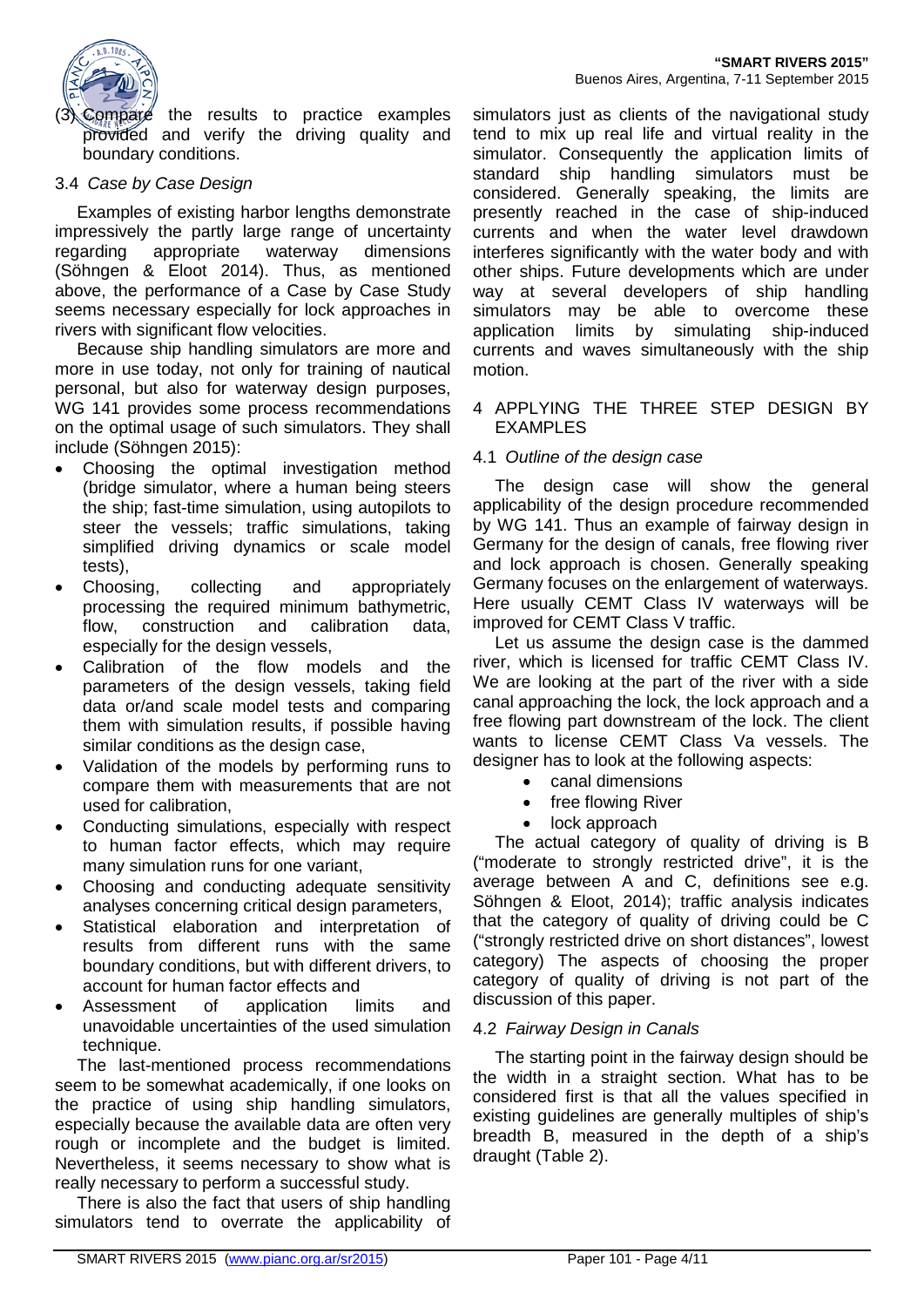

| [m]                        | actual<br>situation  | design<br>case |  |  |
|----------------------------|----------------------|----------------|--|--|
| <b>Canal Profile</b>       | trapezoid (1:3)      |                |  |  |
| driving                    | one lane<br>two lane | one lane       |  |  |
| wind condition             | $3-4Bf$              |                |  |  |
| Cross flow [m/s]           | 0.3                  |                |  |  |
| design vessel              |                      |                |  |  |
| <b>CEMT Class</b>          | IV                   | V              |  |  |
| traffic density [vessel/a] | 5.000                | 5.000          |  |  |
| quality of navigation      | В                    | C              |  |  |
| length                     | 165                  | 110            |  |  |
| beam                       | 9.60                 | 11.45          |  |  |
| drought                    | 2.50                 | 2.80           |  |  |
| squat                      | 0.50                 | 0.20           |  |  |
| Cf (turning point)         | 1.0                  | 0.8            |  |  |
| fairway dimension          |                      |                |  |  |
| width                      | 36.0                 | 36.0           |  |  |
| depth/draught              | 1.6                  | 1.4            |  |  |
| min depth                  | 4.00                 | 4.00           |  |  |
| Radius                     | 1,000                | 1,000          |  |  |
| extra width                | 13.4                 | 3.8            |  |  |

Table 2: Fairway design case canals

Bear in mind that the additional increments coming from cross-flow, wind, curvature and quality of driving scale by the length of the ship taking the swept path into account.

## **Concept Design Method:**

#### Step (1) – look at national guidelines:

Germany has national guidelines for the design of fairways in canals for CEMT Class V vessels. So the planner has to design the fairway according to these standards (table 3).

| [ <sub>m</sub> ] | Canal width             |                                | Fairway width (incl. s) |      |  |  |  |
|------------------|-------------------------|--------------------------------|-------------------------|------|--|--|--|
| depth            | Two-lane                | One-lane   Two-lane   One-lane |                         |      |  |  |  |
|                  | Trapezoid Section (1:3) |                                |                         |      |  |  |  |
|                  | 55                      | 42                             | 36                      | 21.4 |  |  |  |
|                  | $\sim$                  |                                |                         | .    |  |  |  |

Table 3: German design guidelines fairways in canals

The actual fairway width is 36.0 m. So, if the design demands for two-lane traffic the fairway is sufficient in a straight section. The category of quality of driving for a two-lane enlargement will result in category B.

The actual depth is equivalent to the design depth. No further investigation is required (see also table 4 for international comparison).

## *Increments:*

But there is another aspect that has to be considered: The canal considered is located in a curve. German guidelines give advice to extra width in curves (category B). The radius should be larger than 500 m. In case the bend radius is less than 2,000 m an extra width has to be considered  $(C_f)$  is the position of the vessel's turning point, measured from stern to bow and related to vessel length, usually  $0.8 - 1.0$ :

$$
\Delta w_R = \sqrt{(R+B)^2 + (Cf \cdot L)^2} - R - B
$$

The actual radius of 1,000 m demands an extra width in curves of 3.8 m applying national guidelines. The present situation would even demand an extra width of 13.8 m which can only be met in a one lane driving situation.

## Step (2) – compare with WG 141 advice:

As the desired category of ease is C, and comparing the results to WG 141 recommendation for two-lane traffic an extra width in curves can be avoided if R is bigger than 4 L (440 m). Thus applying WG 141 recommendations the extra width in curves is not necessarily required (Table 5). So two-lane traffic can be achieved.

#### Step (3) – increments:

There is no indication for any other increments with respect to cross flow, wind, high traffic density, etc.

#### Step (4) – verify design case:

The design ship can drive using the present fairway only by changing from two-lane to one-lane traffic. The design case for the canal is finished; a detailed study is not necessary (Figure 1).



Figure 1: Design case Fairway width in canals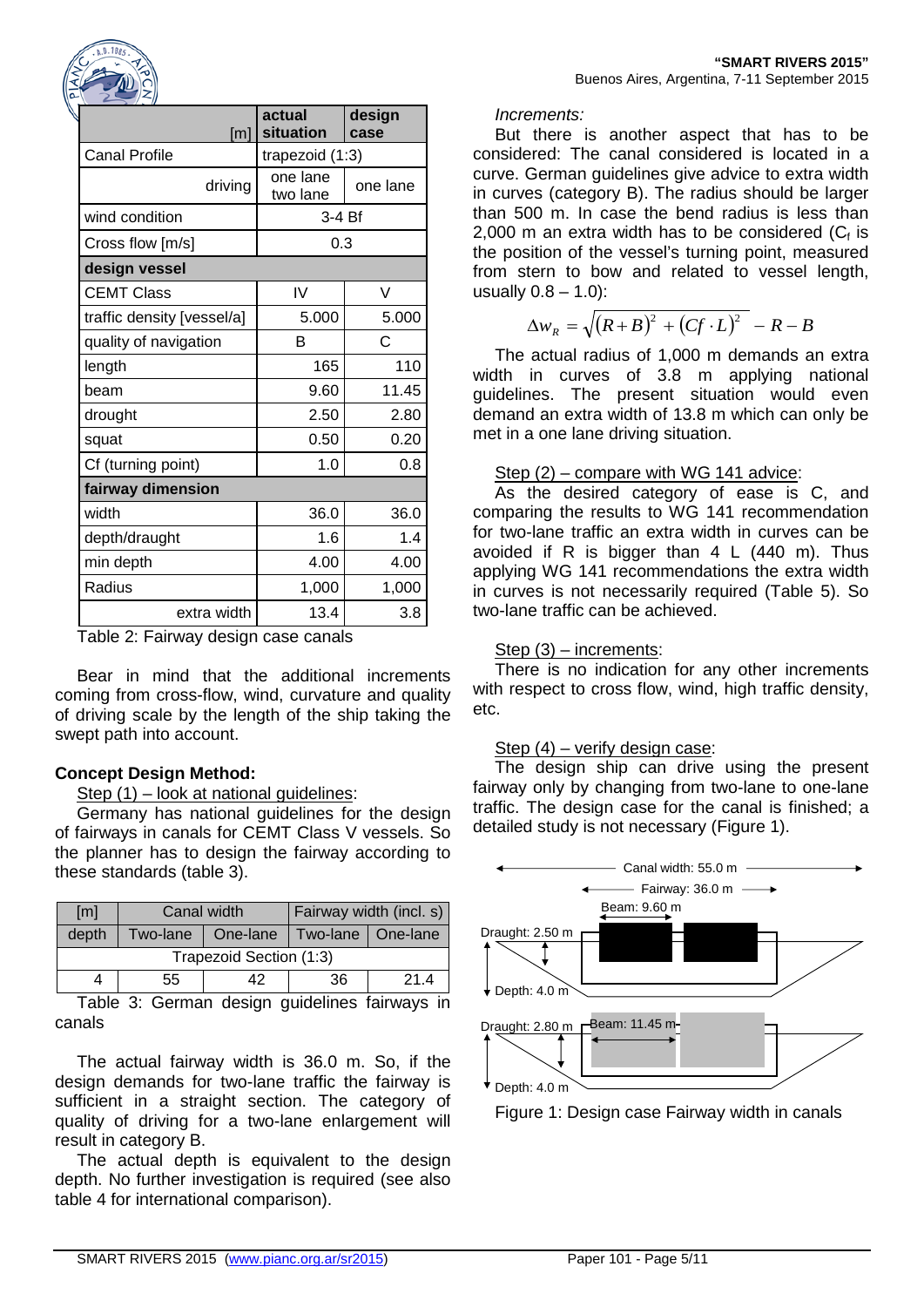

|                         | Ship (BxLxD)                  |        | two-lane |             |                | one-lane | <b>Driving</b><br>quality |
|-------------------------|-------------------------------|--------|----------|-------------|----------------|----------|---------------------------|
|                         |                               | F/B    | D/d      | $\mathbf n$ | F/B            | D/d      | category                  |
| China<br>Canal          | Average<br>(Class III - VII)  | 4,4    | 1,3      | 7           |                |          | $A-B$                     |
| China<br><b>Channel</b> | Average<br>$(Class II - VII)$ | 4,4    | 1,4      | $6 - 7$     |                |          | $A-B$                     |
| China<br><b>River</b>   | Average<br>(Class I – VII)    | 4,4    | 1,2      |             | 2,3            | 1,2      | A-B                       |
| <b>Dutch</b><br>normal  | 11.45x185x3.5                 | 4.0    | 1.4      | 8.7         | $\overline{2}$ | 1.3      | $A-B$                     |
| <b>Dutch</b><br>narrow  | 11.45x185x2.8                 | 3.0    | 1.3      | 6.7         |                |          | $B-C$                     |
| <b>France</b>           | 11.45x185x2.5                 | 3.1    | 1.4      | 5.8         | ۰              |          | $B-C$                     |
| Germany                 | 11.45x185x2.8                 | 3.3    | 1.4      | 5.6         | 1.8            | 1.4      | $B-C$                     |
| <b>Russia</b>           | 16.5x135x3.5                  | 2.6    | 1.3      | ۰           | 1.5            | 1.3      | $\mathsf{C}$              |
| <b>US River</b>         | 10.7x59.5x2.7                 | $-3.3$ | $-1.3$   | $-4.9$      | $-2.2$         | 1.3      | B-C                       |

Table 4: Fairway dimension as a factor of ship dimension

|                          | Fairway width for alternate one-lane |                  |                 |                                                       |                                      |                        | <b>Fairway width for two-lane</b> |                                                       |
|--------------------------|--------------------------------------|------------------|-----------------|-------------------------------------------------------|--------------------------------------|------------------------|-----------------------------------|-------------------------------------------------------|
| Waterway                 | <b>Ease quality</b>                  |                  |                 | <b>Remarks</b>                                        | <b>Ease quality</b>                  |                        |                                   | <b>Remarks</b>                                        |
|                          | C                                    | B                | A               |                                                       | C                                    | B                      | A                                 |                                                       |
| min F                    |                                      | 2.0 B            |                 | for security<br>reasons                               | 3 B                                  |                        | 4 B                               | 2.5 B can damage<br>the canal                         |
| min n                    | 2.5                                  | 3.5              | 4.5             | to keep speed                                         | 3.5                                  | 5                      | $\overline{7}$                    | to keep on speed                                      |
| min D                    |                                      | 1.3 <sub>d</sub> |                 | because of squat &<br>efficiency of bow-<br>thrusters | 1.3 <sub>d</sub><br>1.4 <sub>d</sub> |                        |                                   | because of squat &<br>efficiency of bow-<br>thrusters |
| min R                    | 4 L                                  | 7 L              | 10 <sub>L</sub> | to avoid dW                                           | 4 <sub>L</sub>                       | 7 L<br>10 <sub>L</sub> |                                   |                                                       |
| $max$ $V_{flow}$         | $0.5$ m/s                            |                  |                 |                                                       | $0.5$ m/s                            |                        |                                   |                                                       |
| $max$ $v_{cross}$        | $0.5$ m/s                            |                  |                 |                                                       | $0.5$ m/s                            |                        |                                   |                                                       |
| design $v_w$<br>(inland) | $5-6Bf$                              |                  |                 |                                                       | 5-6 Bf                               |                        |                                   |                                                       |
| design $v_w$<br>(costal) | $6-7Bf$                              |                  |                 |                                                       |                                      | $6-7Bf$                |                                   |                                                       |

Table 5: Concept Design Method, Fairway width up to 30,000 cargo vessels a year (WG 141 recommendation)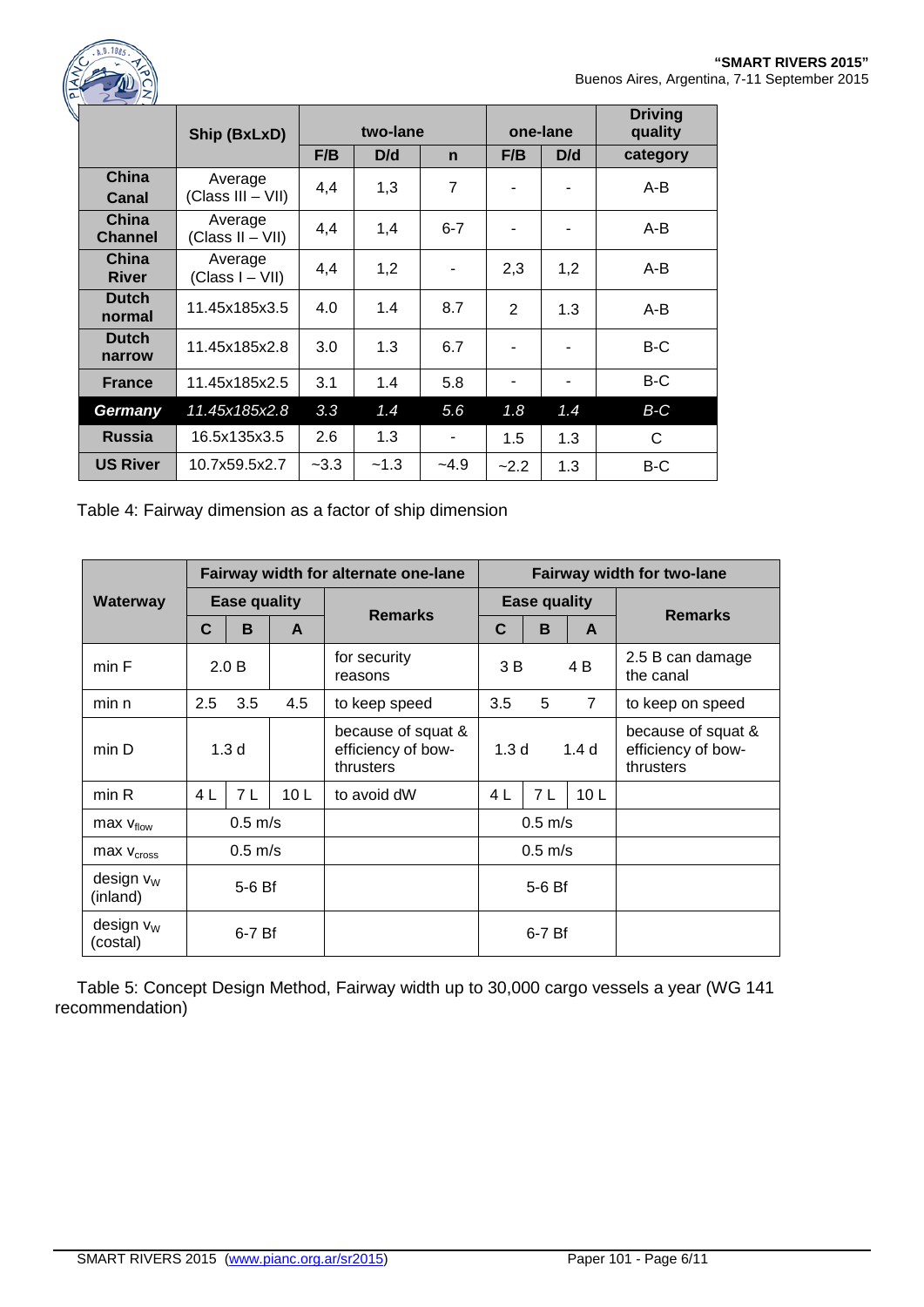





Figure 2: Existing fairway widths in rivers and from guidelines (width in draught depths), interpreted as to be limited by buoys, related to vessel breadth for two-lane traffic

## 4.3 *Free Flowing River*

The second part of the design case is a free flowing river situation. Typical local boundary conditions to be considered for analyzing or dimensioning the fairway in a free flowing river are given in Söhngen & Eloot 2014.

We are looking at a free flowing river situation downstream of a lock. It is located in a curve, the fairway width is 150 m. More details and boundary conditions can be taken from table 6. Besides the aspects of widths, the depths have to be considered too. In river situation one has to give special attention to this aspect of design, since in a free flowing river situation the water level can change significantly at different water stages. So, one has to choose the design depth with respect to economic aspects as well.

## **Concept Design Method:**

Germany has no national guidelines for the design of fairways in rivers. China and the US are the only countries providing guidelines with the clear disadvantage of totally different assessment of quality of navigation. So the concept design method fails in this case, although the Chinese guidelines maybe useful in general.

## **Practice Approach:**

## Fairway widths:

The fairway widths on the free flowing Upper Rhine River or those on the Main River prove that safe navigation seems still possible; even in case of very narrow conditions. This may be possible due to the very restrictive licensing of the corresponding vessels, demanding e.g. for efficient active bow thrusters. It may be necessary to sail with high attention and to use all the navigational means available.

Figure 2 shows a dimensionless graph comparing existing fairway widths F and related ship beam B at typical narrow reaches for two way driving (for more details see Söhngen & Eloot, 2014). German rivers in use range between 3 B and 10 B. The corresponding flow velocities are around 1.5 m/s. So generally speaking two aspects are important:

1.) Even looking on the smallest values of F/B, they are bigger than those of canals. This means that there is generally a need for larger navigable widths in rivers than in canals, e.g. because of stronger influences of cross flows, turbulence, wind and also the orientation is generally worse in case of rivers compared to canals with their clear bank lines. Furthermore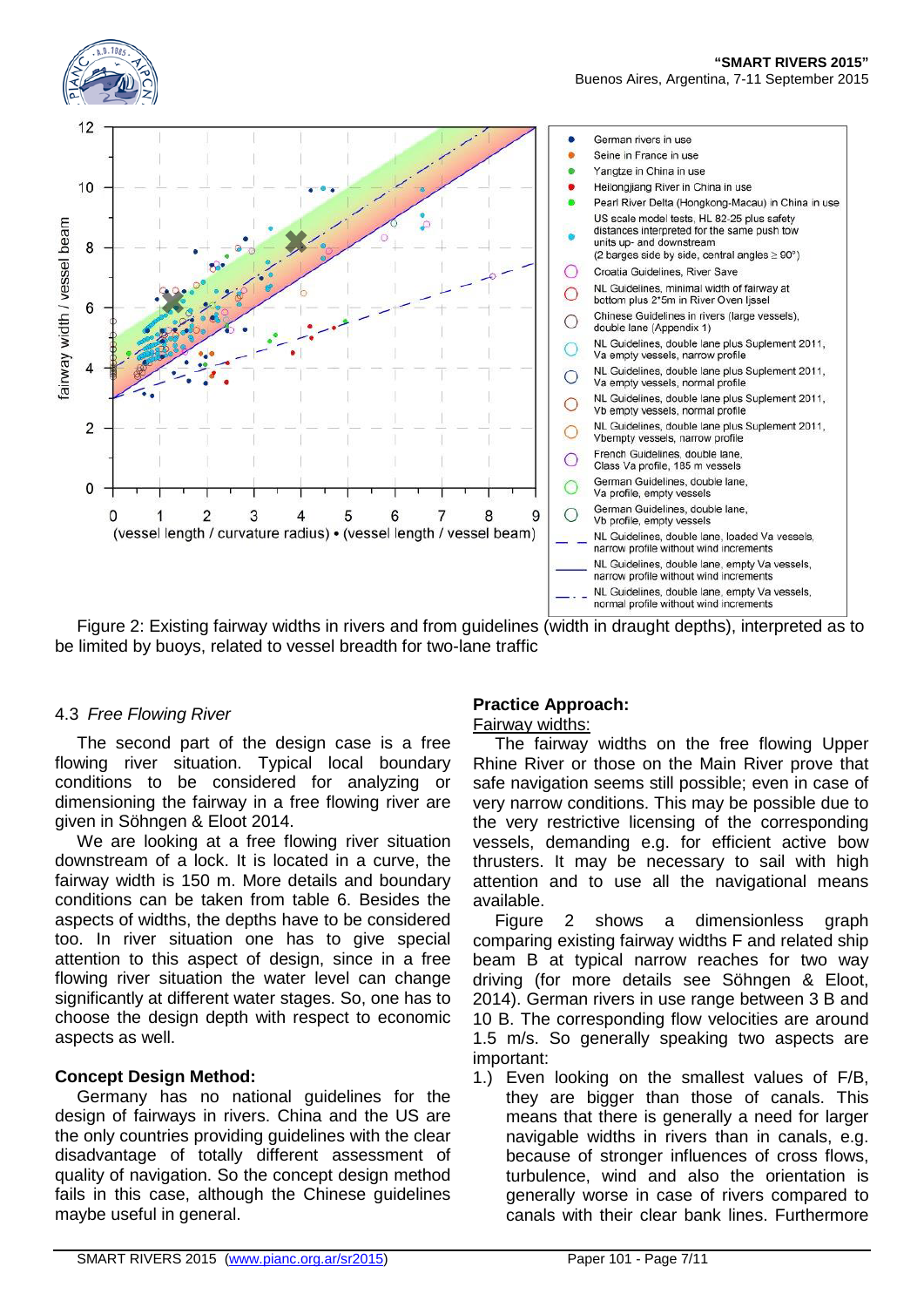

the data for canals include safety distances to banks (in draught depth), but the fairway data of rivers do not. Hence, the nautically usable width in rivers is still bigger than the "official" fairway width.

2.) There is a significant influence of the curvature of the river on the necessary fairway width. This can be shown even in case of constant fairway widths over long reaches as from the Rhine, because the permitted vessels are smaller in case of a narrow curve as it is the case in the Middle Rhine reach near the Loreley Rock than in more or less straight river reaches.

Our design case is indicated in Figure 2. Presently the fairway width (150 m) to ship beam (9.6 m) ration is 7.8 (Fairway width 150 m). In the future the ration would drop to 6.5 if the fairway will stay in place (fairway width 150 m, ship beam 11.45 m). Compared to a typical German river situation it corresponds well with other reaches with respect to quality of driving. The vessel length to curvature ration drops from 3.8 to 1.4 respectively. Still a safe driving is possible so the fairway width enlargement will not be necessary.

| [m]                        | actual<br>situation | design<br>case |  |  |
|----------------------------|---------------------|----------------|--|--|
| water body                 | free flowing river  |                |  |  |
| <b>SLWL 95%</b>            | 1.80                | 2.00           |  |  |
| <b>AWL</b>                 | 3.25                | 3.50           |  |  |
| flow velocity [m/s]        | 1.50                | 1.50           |  |  |
| river bottom               | gravel              |                |  |  |
| extra depth                | 0.00                | 0.50           |  |  |
| design vessel              |                     |                |  |  |
| <b>CEMT Class</b>          | IV                  | Va             |  |  |
| traffic density [vessel/a] | 10.000              | 8.000          |  |  |
| quality of navigation      | B                   | C              |  |  |
| length                     | 165                 | 110            |  |  |
| beam                       | 9.60                | 11.45          |  |  |
| drought                    | 2.50                | 2.80           |  |  |
| squat                      | 0.50                | 0.20           |  |  |
| <b>Fairway dimension</b>   |                     |                |  |  |
| width                      | 150                 | 150            |  |  |
| depth/draught              | 1.30                | 1.25           |  |  |
| min depth                  | 3.00                | 3.50           |  |  |
| Radius                     | 750                 | 750            |  |  |
| width/beam                 | 7.8                 | 6.5            |  |  |
| $I/R \cdot I/b$<br>÷       | 3.8                 | 1.4<br>÷<br>ż. |  |  |

Table 6: Fairway design case free flowing river

## Fairway depths:

The design channel depth depends on design craft draught and underkeel clearance. The clearance is a kind of safety margin, depending on craft types (squat) and nature of river bottom etc. It also participates on driving dynamics. Moreover, two values are of interest: the depth at standard low water category, also called guaranteed depth, and the depth at average water level.

## *Water Level:*

The standard low water level (SLWL), or the design lowest navigable water level, is the level below which the water seldom falls. It is usually defined as reached 346 days a year (95%). It can be defined between 90%~98% of guaranteed rate of annual duration according to national demands.

The guaranteed depth below SLWL is essential for the design of a craft operating all year round. This is especially important for tugs and pushers, and in free-flowing waterways often leads to design pushers of less than 1.5 m draught. It also limits the diameter of screws in self-propelled barges design, and leads to the use of tunnels to retain a sizable diameter.

But the depth below average water level (AWL) is of more relevance in the economic study of a prospective traffic. It is calculated with reference to the yearly hydrograph of a river, and excludes the shallow period (below SLWL) when the draught is not sufficient, as well as the extreme flood period, (usually 10 days) which generates hindrances to navigation either due to the speed of the current or to low bridges.

## *Underkeel Clearance:*

WG 141 proposes a channel depth of at least 1.3 times the draught. This value assures a good quality of driving accounting for sufficient underkeel clearance. The ratio can be decreased with respect to quality of driving and taking the nature of the river into account. In this case the designer has to define the underkeel clearance which depends on the nature of the river bottom as well as the ship type and equipment. The following aspects have to be considered:

- The squat increases with vessel speed relative to water. So, easy driving at high velocities demands sufficient underkeel clearance.
- With decreasing depth/draught ratio the possible ship speed decreases. This may lead to extra width in curves and wind in case of maneuvering situations. A minimum of 0.2 m of squat has to be considered.
- If an increasing fairway width can't be achieved an extra minimum underkeel clearance is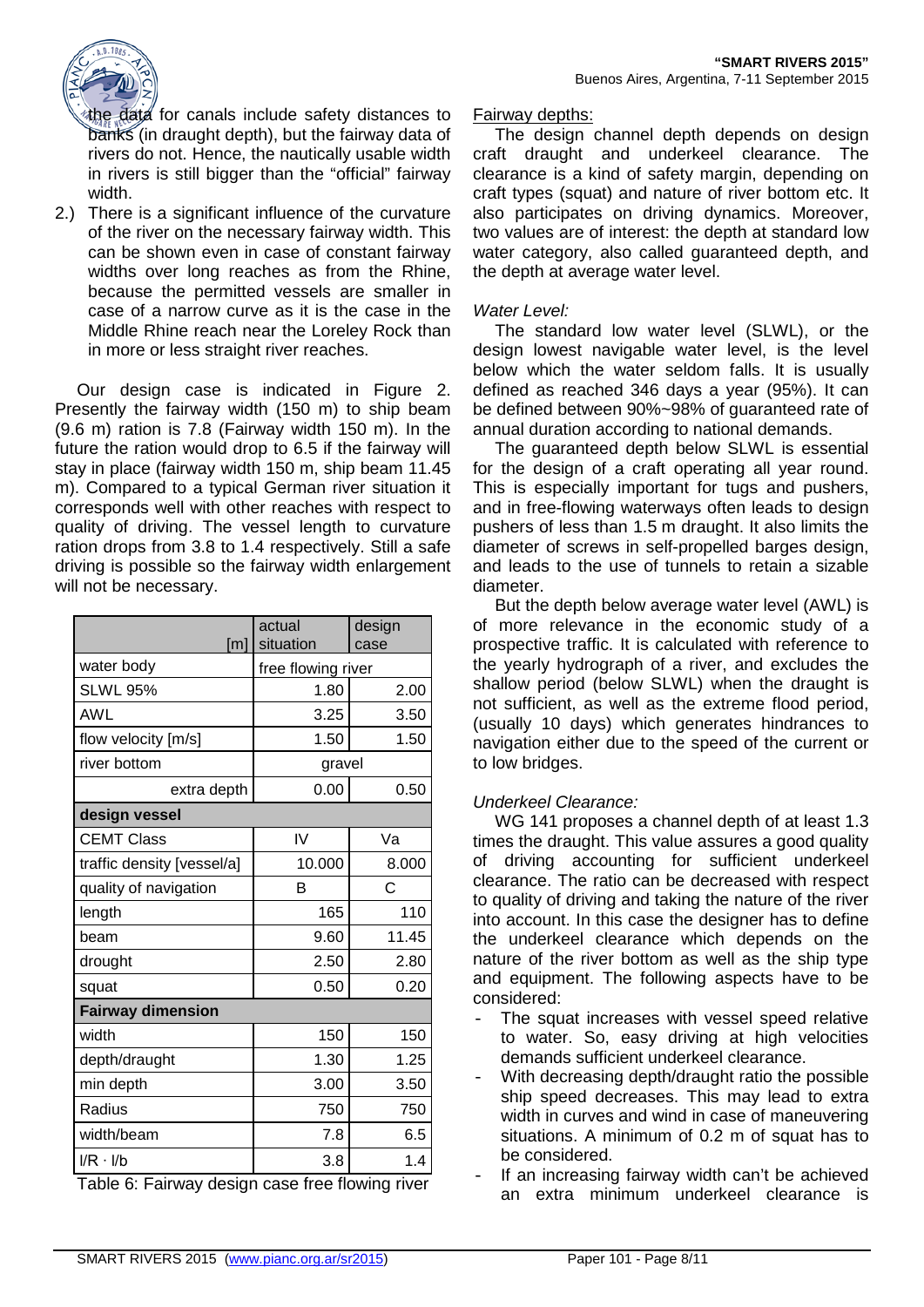

necessary for safe navigation so bow thrusters or twin rudders are fully effective:

*0.4 m* river bottom solid rock;

*0.5 m* gravel bottom;

*0.5 m* fully effective bow thruster.

The actual average depth of 3.25 m is not sufficient for the new situation if a draught of 2.8 m should be met in average. Thus the draught of 2.8 m, the underkeel clearance of 0.2 m and the extra depths to use fully effective bow thruster of 0.5 m demands for an increase of the depths (3.5 m).

While the fairway width of 150 m is sufficient for the new design vessel and desired design standard, the depth of the fairway has to be improved by 25 cm for safety and economic reason (see Table 6). A detailed design is not necessary.

## 4.4 *Lock Approach*

The general applicability of the three step approach applying concept design and practice approach has been shown. Looking at the lock approach, the harbor located between the lock and the free flowing river situation will demonstrate the complete three step design.

The actual situation the approach channel is dimensioned according to the CEMT Class IV design convoy (see table 7 for all details):

| [m]                        | actual<br>situation | design<br>case |  |  |  |
|----------------------------|---------------------|----------------|--|--|--|
| Lock                       | double lock         |                |  |  |  |
| wind condition             | 3-4 Bf              |                |  |  |  |
| Cross flow [m/s]           | 0.3                 |                |  |  |  |
| design vessel              |                     |                |  |  |  |
| <b>CEMT Class</b>          | IV                  | V              |  |  |  |
| traffic density [vessel/a] | 5.000               | 5.000          |  |  |  |
| quality of navigation      | в                   | C              |  |  |  |
| length                     | 165                 | 110            |  |  |  |
| heam                       | 9.60                | 11.45          |  |  |  |
| drought                    | 2.50                | 2.80           |  |  |  |
| Lock approach              |                     |                |  |  |  |
| total harbor width B/b     | 3.5                 | 2.9            |  |  |  |
| breadth                    | 33.5                | 33.5           |  |  |  |
| total harbor length L/I    | 1.5                 | 2.2            |  |  |  |
| Length                     | 250                 | 250            |  |  |  |
| straight section L/I       | 1.0                 | 1.5            |  |  |  |
| straight Section           | 165                 | 165            |  |  |  |
| entrance funnel L/I        | 0.5                 | 0.8            |  |  |  |
| entrance funnel            | 80                  | 80             |  |  |  |
| min depth                  | 3.5                 | 3.5            |  |  |  |
| safety margin              | 5.0                 | 4.0            |  |  |  |

Table 7: Design of lock approach **Concept Design Method:**

## *National guidelines:*

Germany provides guidelines for lock approaches, although they should only be taken in case of high traffic situation (reflecting level of quality of navigation A-B).

Here the length of the area for the lock approach is subdivided into the length of the inlet with a ratio of 1:4 to the width  $(> 110 (80)$  m) and the mooring area (Figure 3). The length of the mooring area depends on the traffic density and should be at least 2 times the length of the design vessel (2.0 times the length of the design convoy). The total length of the approach channel should thus be at least 2.8 L. The straight section (no curves) should be 1.5 the length of the design vessel and 1.0 the length of the design convoy.





The total width takes the width of the waiting area  $(12.0 \text{ m})$  and the lock  $(12.5 \text{ m})$  as well as a safety lane of 5.0 m (4.0 m in exception) into account. Thus the approach width should be at least 2.5 B for single locks and 3.5 B for double locks.

The demanded length of the harbor of 308 m, there of 165 m in straight section can't be realized if server impact in banks should be avoided. Thus the guidelines fail with respect to harbor length.

Furthermore at the entrance funnel the widths can't be met (2.9 B for a double lock instead of the required 3.5 B), especially taking the curve situation into account. In this case, further investigation is needed.

## *WG 141 recommendation / guidelines:*

Since harbor dimensions/lock approaches vary greatly throughout the studied guidelines (table 9), the working group did not come up with a straight recommendation and recommends a detailed study instead. But the inlet should be at least 2.0 B (single lock) wide and 1.0 L long. The first number corresponds to the minimum width for one-lane canals and the latter ensures that the vessel stays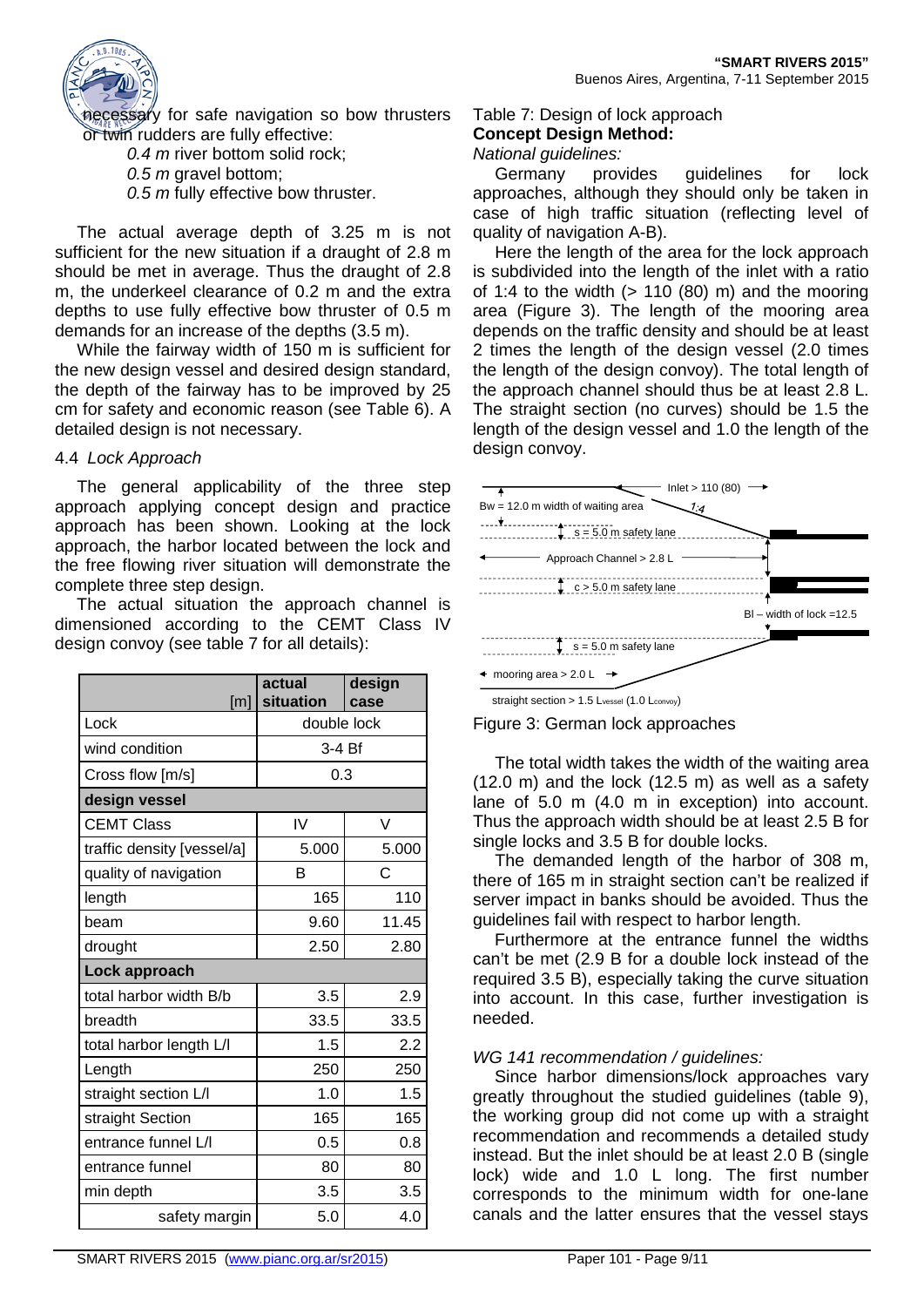

inside still water while it enters the lock chamber. These values thus can be used as a good starting point for further investigation.

| Lock Approach | $B_{LA}/b$      | $L_{LA}/I$   |
|---------------|-----------------|--------------|
| China         | $3.5 - 4.5$ (s) | $3.5 - 4.0$  |
|               | 7.0(d)          | $3.0 - 3.5*$ |
| Dutch         | 2.2(s)          | $1.0 - 1.2$  |
| French        | 2.9(s)          | $0.5*$       |
|               | $3.0 - 4.0$ (s) |              |
| Germany       | $4.5 - 6.0$ (d) | 2.8          |

Table 8: Lock approach (LA) as a factor of ship dimension (\*from top of jetty to lock entry)

## **Practice Approach:**

Next it is appropriate to look at practice examples in Germany. As indicated earlier the harbor length and breadth vary significantly (see table 9). Still one can see that the design case would not lead to an unusual situation in Germany. Especially the river Neckar has even smaller values.

Still the curvature situation should be investigated further thus a detailed study is appropriate.

| River  | $B/b$ (u)                     | $B/b$ (l)                  | $L/I$ (u)      |                |
|--------|-------------------------------|----------------------------|----------------|----------------|
| Main   | $2.8$ (d)<br>1.8(s)           | $2.8$ (d)<br>2.4(s)        | ~2.5           |                |
| Neckar | 8.3(t)<br>$2.6$ (d)<br>2.3(s) | 4.2(t)<br>2.5(d)<br>2.0(s) | $0.7 -$<br>1.4 | $1.0 -$<br>2.1 |

Table 9: Existing harbor length in German dammed rivers

 $B(L)$  = breadth (length) harbour – breadth (length) berthed ship(s), b(l) = beam ship,  $u =$  upper harbour,  $l =$  lower harbour,  $d =$  double lock,  $s =$ single lock,  $t = triple$  lock

## **Detailed Design:**

The variety of possible methods for the detailed design ranges from simple analytical methods to numerical simulation and ship handle simulators. Details are provided in (Söhngen 2015).

Looking at the Practice Approach there is only a small gap of verification left. Both cross flow in wind play a minor role. So it seems to be appropriate to start the detailed design, using an analytical method. Here the designer should vary the best way of entering and exiting the lock and the extra widths in curves (swept path) is potted (Germany provides a simple routing program accounting for extra widths in curves analogous to the a.m. formula to do this exercise, Figure 4).

Looking at the results of the design process one can state that, the design vessel (CEMT Class V) can navigate in the lock approach designed for CEMT Class IV convoys. The safety distance indicated in German guidelines can even be met.



Figure 4: Detailed design lock approach (class Va vessel 110 m)

## 5 CONCLUSION

All three design cases considered show the general applicability of the proposed design method. Special attention has to be taken with respect to the limits of each step of the three step design method.

If the Concept Design Method fails, which should be the first choice otherwise, the Practice Approach will help the designer to get a better understanding of his design case. He has a good starting point for any detailed study limiting the costs of further investigation.

Although one could come up with the assumption anyone can perform the design of fairways, one has to look at the approach with great care and experience. Especially the desired quality of driving and the aspects of traffic play an important role as well. So the designer needs good understanding of nautical aspects as well as water engineering to select the correct boundary conditions.

## **REFERENCES**

BMVBS, 2011. Guidelines on standard cross sections of inland navigation channels, Federal Ministry of Transport, Building and Urban Development, Germany, 2011

Deplaix, J.-M., Söhngen, B. 2013. Workshop Design Guidelines for Inland Waterways - Safety and Ease Standards (PIANC-INCOM WG 141), *Smart Rivers Conference, Maastricht*

Eloot, K. 2015. Workshop Design Guidelines for Inland Waterways - Application of WG 141 approach including full bridge ship handling simulators for Class Va-vessels to the Upper-Seascheldt, *Smart Rivers Conference 2015, Buenos Aires*

Koedijk, O. 2013. Workshop Design Guidelines for Inland Waterways - Best practice approach -